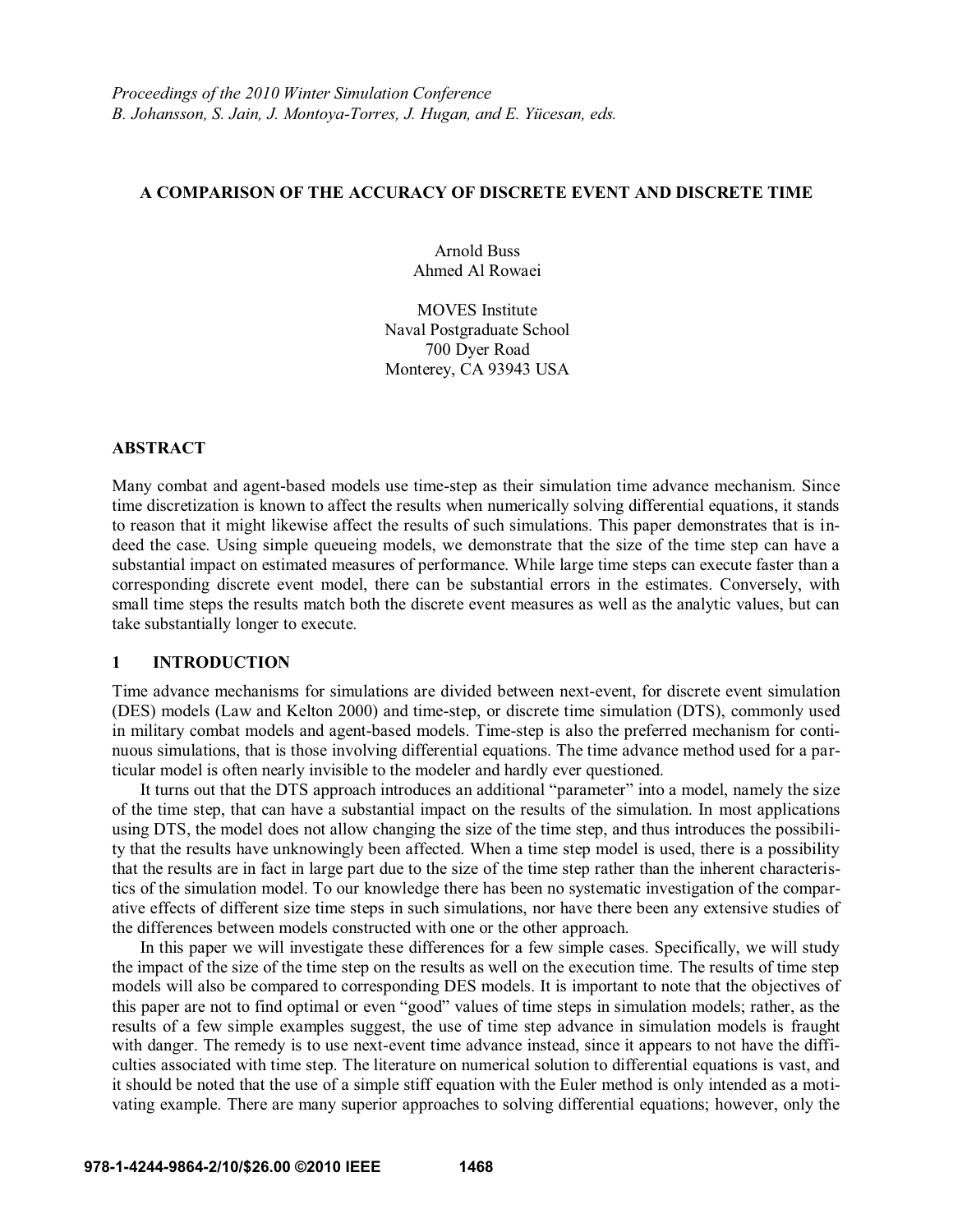Euler method has direct analogy with time step simulation models in practice. To the knowledge of the authors, neither time step simulation models nor agent-based models incorporate such more sophisticated methods. Nor do any appear to include such features as adaptive time steps, another common numerical method. Although potentially harmful effects of the size of the time step is well-known in the numerical methods literature, there has been little work in traditional simulation modeling domains, such as queueing systems. What has been done appears to confirm the fact that the use of time steps affects the accuracy of the results (e.g. Park and Fishwick 2008).

First we will discuss the two different approaches to time in the next section, followed by a motivating example from differential equations. After that, we empirically investigate different outcomes as a function of the time advance mechanism and, in the case of DTS, the size of the time step. We finish with conclusions and future work.

## **2 TIME STEP AND NEXT EVENT APPROACHES TO TIME ADVANCE**

In this section we will briefly present and discuss each of the two time advance methods studied in this paper. Each approach models the system in question as a collection of state variables, possibly including "entities" used to represent individual customers, jobs, etc.

The time step approach, or discrete time simulation (DTS), is the most straightforward and simple way for a simulation model to advance time, which perhaps explains its popularity in many application areas such as agent-based models. There is a fixed quantity,  $\Delta t$ , that is the increment at which time is advanced, the first time is advanced by  $\Delta t$ , then every state variable (and entity if used) is updated according to the logic defined by the model. The time-step method is used in many agent-based frameworks (e.g. MANA, Pythagoras) as well as many combat simulations (e.g. JANUS, COMBAT XXI).

The next-event method starts by restricting state variables to have piecewise constant trajectories, and then identifying the state transitions with the (instantaneous) "jumps" made by them. Since these state transitions can occur at any time, and since all states are constant from any current simulation time until the time of the earliest state transition, time can advance to that earliest state transition time, that is to the "next event." Thus, time advances in non-constant intervals, potentially jumping over relatively long periods when nothing "of interest" is occurring.

There are some advantages to using a time-step method for a particular simulation model. The first, as previously mentioned, is that it is extremely simple to understand. Also, it corresponds with numerical methods for solving differential equations, at least in the traditional sense (see the following section), so it provides some comfort to a modeler coming from that domain. There are few restrictions on the types of state trajectories that are possible, thus allowing for potentially greater latitude in defining state variables with such a framework. This possibly accounts for its popularity in agent-based modeling.

There are a number of disadvantages to the time-step approach as well. Perhaps the most salient is the fact that time is only defined as multiples of  $\Delta t$  and thus most state transitions occur simultaneously. This introduces a number of modeling difficulties (in addition to the ones we will discuss later in the paper).

Since time is only defined at multiples of  $\Delta t$ , the values of state variables in between time steps is essentially undefined. Furthermore, in many cases it is not natural for state changes to only occur at exact multiples. For example, consider a model that includes objects colliding with each other. In a time-step model, such collisions will typically occur in-between time steps, and indeed a collision is often signaled by the fact that at the time step, the objects are in fact embedded in each other. In the case of hard objects this is obviously impossible, so the "fix" is to back up and calculate when the collision actually did occur and compute where the objects actually are at the time increment. This is really an attempt to duplicate the continuous time property of next-event models but in an *ad hoc* manner. It implicitly recognizes the fact that important state transitions often do not occur at regular intervals in multiples of  $\Delta t$ .

Perhaps a more serious limitation is in dealing with the many simultaneous state transitions that are inevitable in a time-step model, since everything happens at the same time. In many situations the order of the state transitions can have a large effect on the behavior of the system. In a time-step simulation, this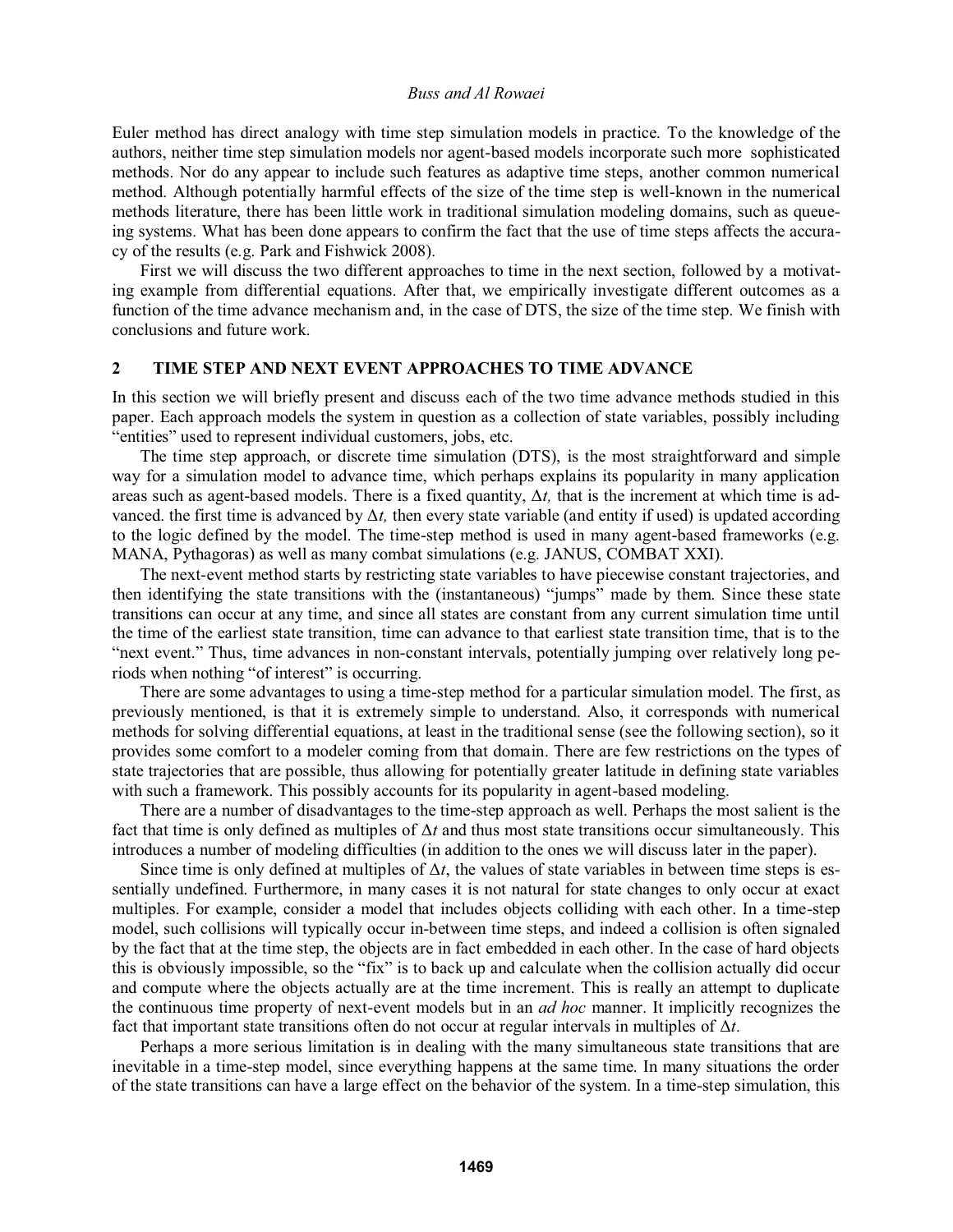occurs very frequently (i.e. at every time step), and whichever tiebreaking mechanism is used, it is bound to be inappropriate for at least some situations.

In most DES models this is not encountered frequently since events can occur at arbitrary times. Although it may be important in some situations to implement a tiebreaking priority scheme for events that happen to occur at exactly identical times, these are generally quite rare, and thus even when they exist will tend to not have a profound impact on the results.

Often time discretization is accompanied by a state space discretization, for example a checkerboard type of movement where each entity occupies a cell and moves from one cell to an adjacent one at each time step. In that case, there is an upper bound on the speed of any entity, namely  $\Delta x / \Delta t$ , where  $\Delta x$  is the size of the state discretization.

DES models tend to be more efficient than corresponding time step models. Much of this comes from the fact that "uninteresting" periods (i.e. ones for which there are few state changes) are quickly moved through in a DES model. In such circumstances, the typical time step size is too small. Correspondingly, when the model has many rapid state transitions, the DES model "slows down" accordingly, whereas the time step model tends to steps over these places and may not be able to capture the rate at which the changes are occurring. In these circumstances the time step is too big.

Finally, since the size of the time step must often be set very small to capture essential elements of the model, execution times can become much greater than for corresponding DES models. This will be explored further when we study a specific situation with both a time step and DES approach.

## **3 MOTIVATING EXAMPLE: SOLVING DIFFERENTIAL EQUATIONS**

To motivate the concern over the accuracy of time-step models, we will first look at a classic approach to numerically solving differential equations, the Euler method (Golub and Ortega 1992). Although this is the simplest, and perhaps most naïve approach, it is appropriate to study in this context because it is the one that is most analogous to a standard time-step simulation. In one dimension a simple linear differential equation has the form.

$$
\frac{dy}{dt} = f(y, t). \tag{1}
$$

The Euler method turns the differential equation into a difference equation by discretizing time into intervals of size  $\Delta t$ , thus turning Equation (1) into Equation (2) below (Golub and Ortega 1992).

$$
y(t + \Delta t) = y(t) + \Delta t \cdot f(y(t), t)
$$
\n(2)

Equation (2) can be thought of as a first-order Taylor series approximation to Equation (1). Note how Equation (2) is analogous to a typical time-step simulation model. The new state value is the old state value plus an increment. The Euler method starts with an initial value y(0) and then uses Equation (2) to update the value of the state *y* at successive time increments.

It is well-known that difficulties arise with the Euler method even with a very simple linear equation. For example, taking  $f(y,t) = -100y + 100$  and  $y(0) = 2$  (this is a so-called "stiff" equation) the resulting numerical solution is wildly different for different sizes of time step  $\Delta t$  (See Figure 1).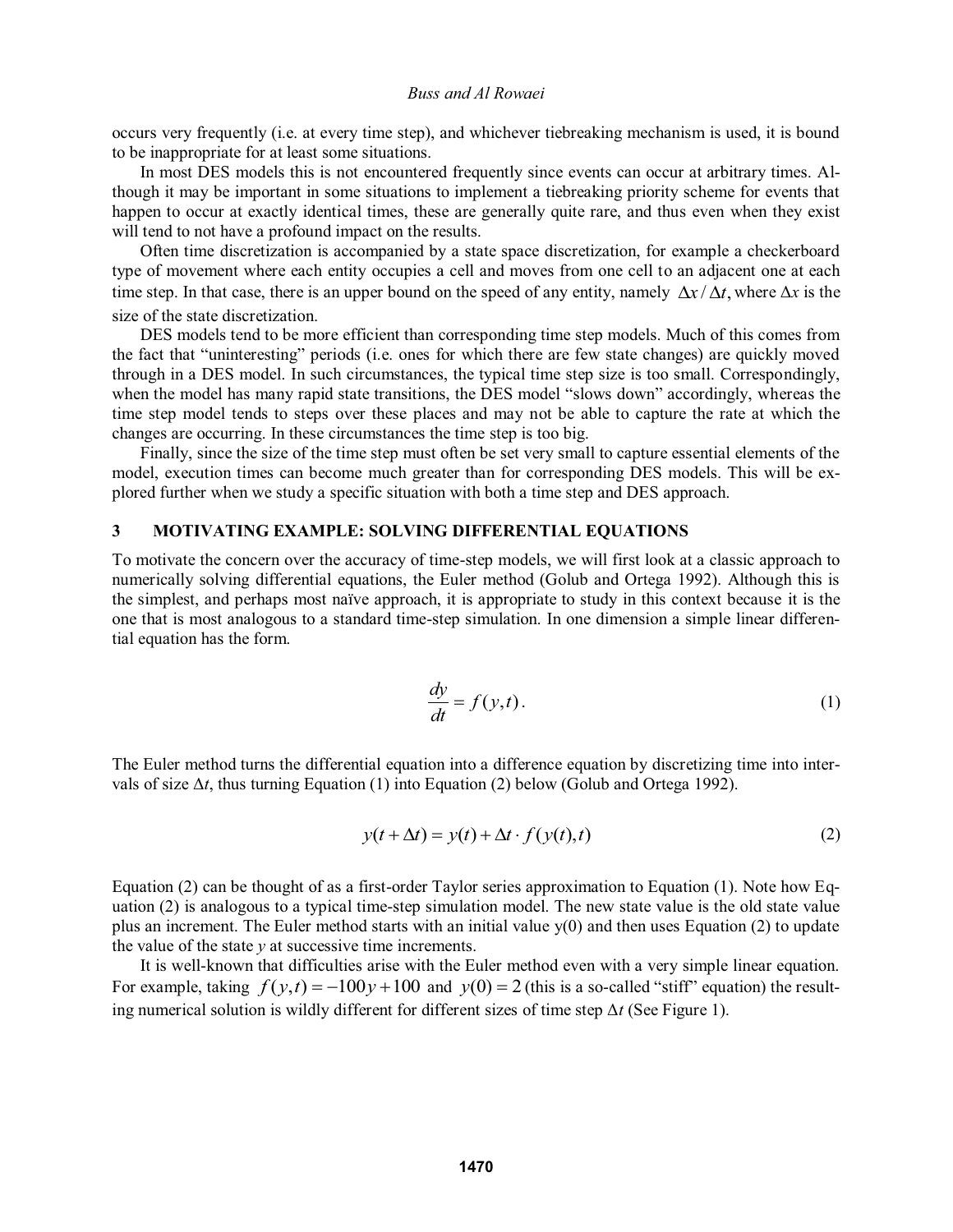

Figure 1: Euler Solutions to Stiff Equation

For values of  $\Delta t$  less than 0.02, the steady-state value of 1.0 is approached, although for  $\Delta t = 0.019$  it oscillates about the value, gradually converging. However, for  $\Delta t = 0.021$  there is a qualitative difference in the "solution" and it winds up oscillating ever more wildly, ultimately diverging instead of converging.

From a certain perspective, such a disparity between results based only on the size of the time step should be considered a red warning flag for all time-step models. If there can be such an effect for this simple, one-state linear model, what unknown effects might the size of time steps be having on more complicated models? How confident can a modeler be that the results obtained from a simulation (or agent-based) model are qualities inherent in the model itself versus anomalies introduced by the discreti zation of time and a "bad" size of time step chosen?

#### **3.1 Quantization Method**

An elegant and efficient approach to solving differential equations with a DES approach was introduced by Ziegler, quantization (Zeigler, Praehofer, and Kim 2000; Nutaro 2005). A simplified version involves discretizing the state space instead of the time domain. For a simple differential equation model such as discussed in the previous section, the simplest approach is to quantize the state space to be multiples of some fixed quantity *D*. Depending on the sign of  $f(y,t)$ , the next level of state will be one higher or one lower than the current state. The time for that transition to occur can be approximated by solving Equation (2) for  $\Delta t$ . Although this approach was originally formulated in terms of DEVS (Zeigler, Praehofer, and Kim 2000), our simplified version can be compactly expressed as an Event Graph (Schruben 1983), as indicated in Figure 2.



Figure 2: Event Graph for Quantized Model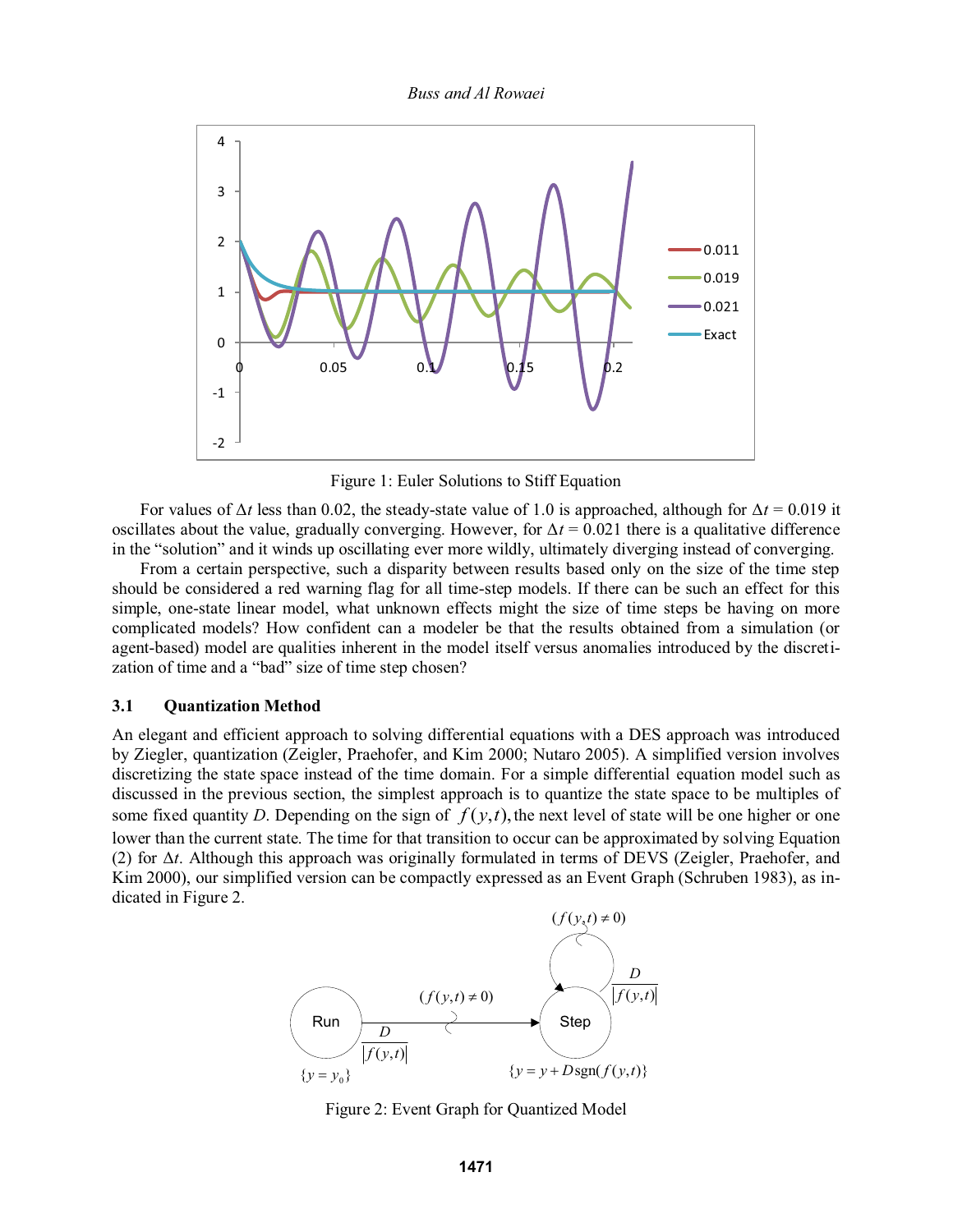The parameters for the model in Figure 2 are the initial value,  $y_0$ , and the state space quantum, *D*; the state variable is *y*.

When this approach was applied to the Stiff linear equation of the previous section, the results were much more satisfactory than the Euler method (See Figure 3). For one thing, there was little deviation in behavior for vastly different sized quanta *D*. All solutions converged quickly to the neighborhood of the steady-state value of 1.0. Those for which the steady-state value was in fact a multiple wound up staying at the correct value, whereas those which were not a multiple of the quantum ended up oscillating around the steady-state value. Even then, the state values were never more than  $D$  from the "true" value.



Figure 3: Quantized Solution for Various State Quantizations

The relative ease with which the quantization approach can be implemented along with its superior robustness with respect to the Euler method suggests strongly that a DES approach may be generally preferable to a time-step approach in many more areas than previously thought.

We now turn to simple queueing models to demonstrate the contrast between time-step and DES approaches.

# **4 QUEUEING MODEL**

For our purposes, an M/M/k model is ideal since there are closed-form equations for steady-state measures. This allows the simulation results to be compared with the known exact results.

### **4.1 DES Model**

The DES version of the model was implemented in Simkit (Buss 2010), a package written in Java<sup>TM</sup>. It is based on the Event Graph model shown in Figure 4.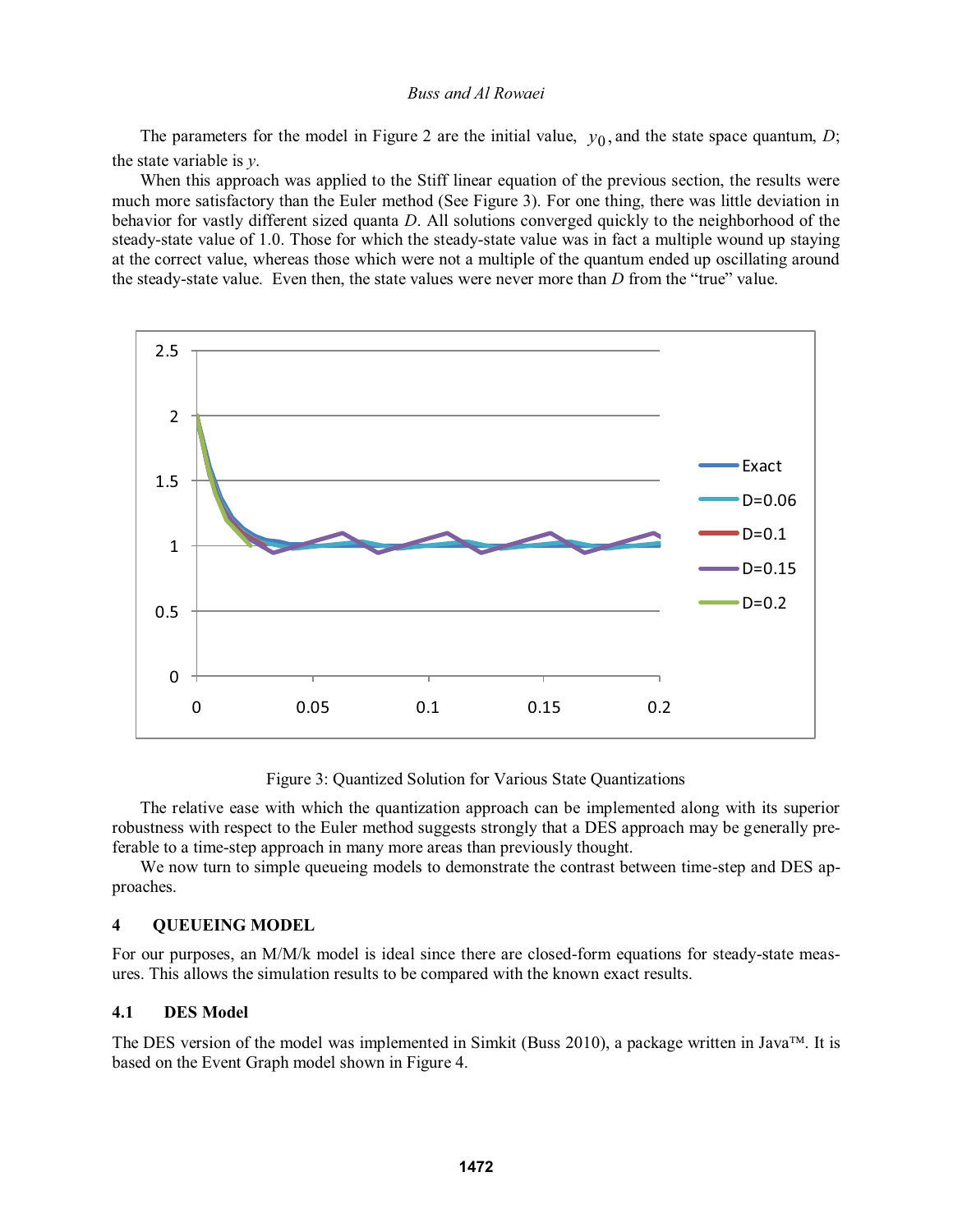

Figure 4: Event Graph for Multiple Server Queue

## **4.2 DTS Model**

Although queueing models are traditionally modeled using DES, occasionally a time-step approach has been used (for example, Lozano and Macias 2004). To create a time-step version of the M/M/k queue requires the observation that the exponential distribution used for inter-arrival times and service times in the DES model can be approximated by the appropriate geometric random variables, which in turn can be generated by successive Bernoulli trials. Thus, for example, at each time step an arrival will occur with probability  $p_A$ . For a time step of  $\Delta t$ , the interarrival distribution is  $\Delta t \cdot N$  where  $N \sim \text{Geom}(p_A)$ . The mean is  $\Delta t / p_A$  so a mean interarrival time of  $\lambda$  would require  $p_A = \Delta t / \lambda$ . The service times are handled in a similar manner.

### **4.3 Analytical Results**

For the M/M/k queueing model, there are well-known closed-form solutions for steady-state measures (Gross and Harris 1998). Specifically, if  $P_0$  is the probability the system is empty, *L* the expected number in the system, and *W* the expected time in the system,

$$
P_0 = \frac{1}{\sum_{i=0}^{k-1} \frac{\rho^i}{i!} + \frac{\rho^k}{k!(1-\rho)}}; \ L = \rho + \frac{\rho^{k+1} k^k}{k!(1-\rho)^2} \cdot P_0; \text{ and } W = \frac{L}{\lambda},
$$
 (3)

where  $\lambda$  is the arrival rate,  $\mu$  the service rate, and  $\rho = \lambda / k \mu$ .

### **4.4 Simulation Results and Comparison with Analytic Results**

The simulation models were executed starting in an empty and idle state. For the baseline system to study, we chose  $\lambda = 7$ ,  $\mu = 4$ , and  $k = 2$ , resulting in a traffic intensity of  $\rho = 0.875$ . Later higher intensities will be considered. Although normal analysis in this context dictates having a "warm-up" period, for this study we wanted to examine the differences in how steady state was achieved, and so collected output for all customers starting from the first. For 400 independent replications, the results were averaged and as shown in Figure 5, show that the steady state is approached fairly rapidly. By time 1000, the modeler can be fairly certain that steady-state has been approximately reached.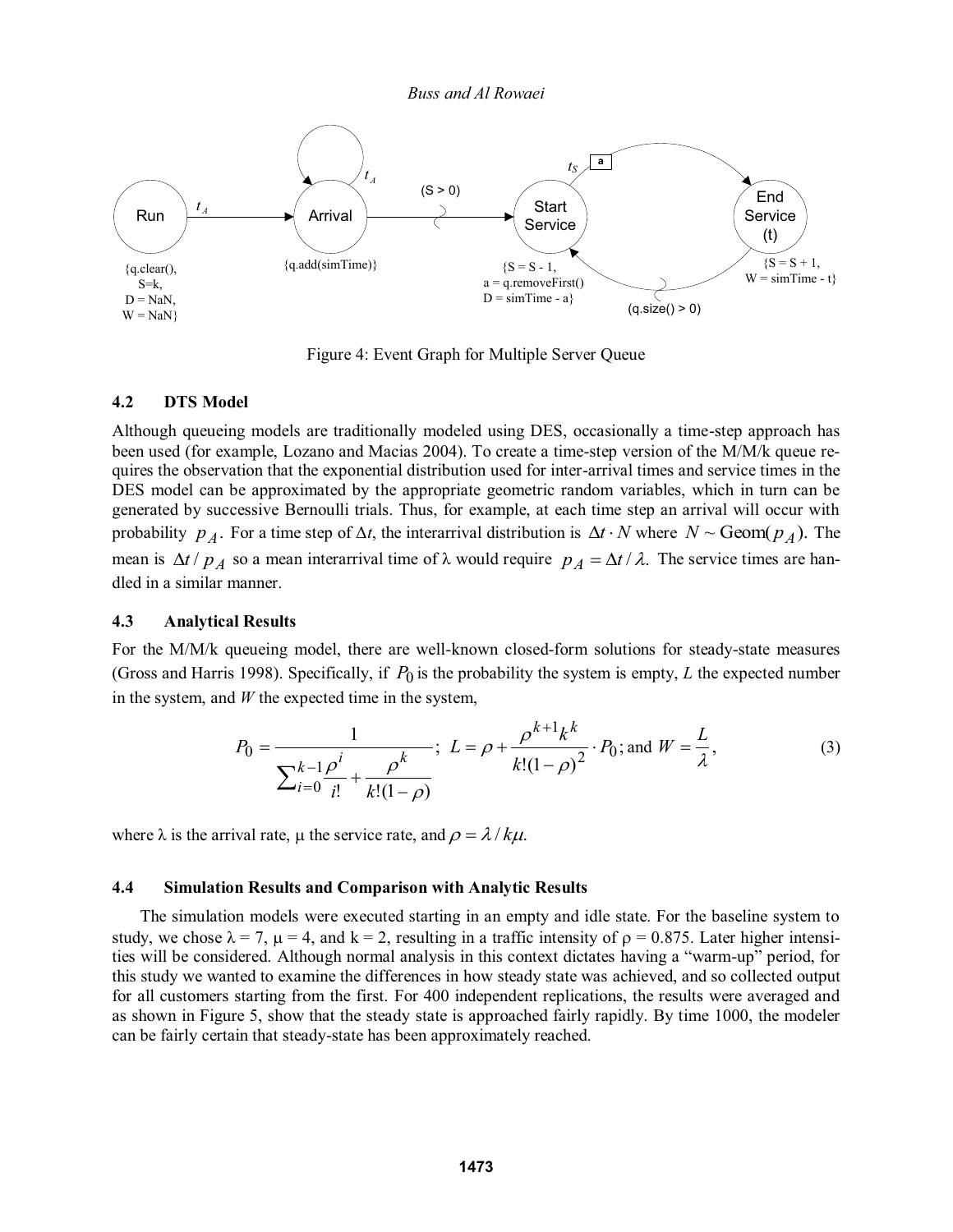

Figure 5: Output Measures for DES Model

The DTS model was then run in a similar manner for three different sizes of time step shown in Figure 6.



Figure 6: Output Measures for DTS Model with Different Time Steps

These results show that, even though the qualitative behavior is similar to the DES output for a very smaller time steps ( $\Delta t = 0.0002$  and 0.002), for the larger time step there is a substantial gap, even when the simulation was run for substantially longer time.

The DTS systems were then run even longer, for 3000 time units, with 1000 replications and confidence intervals computed for the two larger time steps. The results are summarized in Table 1.

Table 1. DES, DTS, and Exact Solutions for the M/M/2 Queue

|                             |       |       | <b>DES</b>    | <b>DTS</b>        |                |                    |                |  |
|-----------------------------|-------|-------|---------------|-------------------|----------------|--------------------|----------------|--|
| <b>Results of 1000 Runs</b> | Exact |       |               | $\Delta t = 0.02$ |                | $\Delta t = 0.002$ |                |  |
|                             |       | Mean  | 95% CI        | Mean              | 95% CI         | Mean               | 95% CI         |  |
| Avg. # Cust. in System      | 7.466 | 7.449 | (7.374.7.524) | 8.088             | (8.037, 8.139) | 7.47               | (7.426.7.514)  |  |
| Avg. Time in System         | 1.066 | .065  | (1.064.1.067) | 1.157             | (1.150.1.164)  | 1.068              | (1.062, 1.074) |  |

 As can be seen from Table1, the DES model produced highly accurate estimates, whereas for the DTS models, the smaller size resulted in somewhat less accurate estimates (although the confidence in-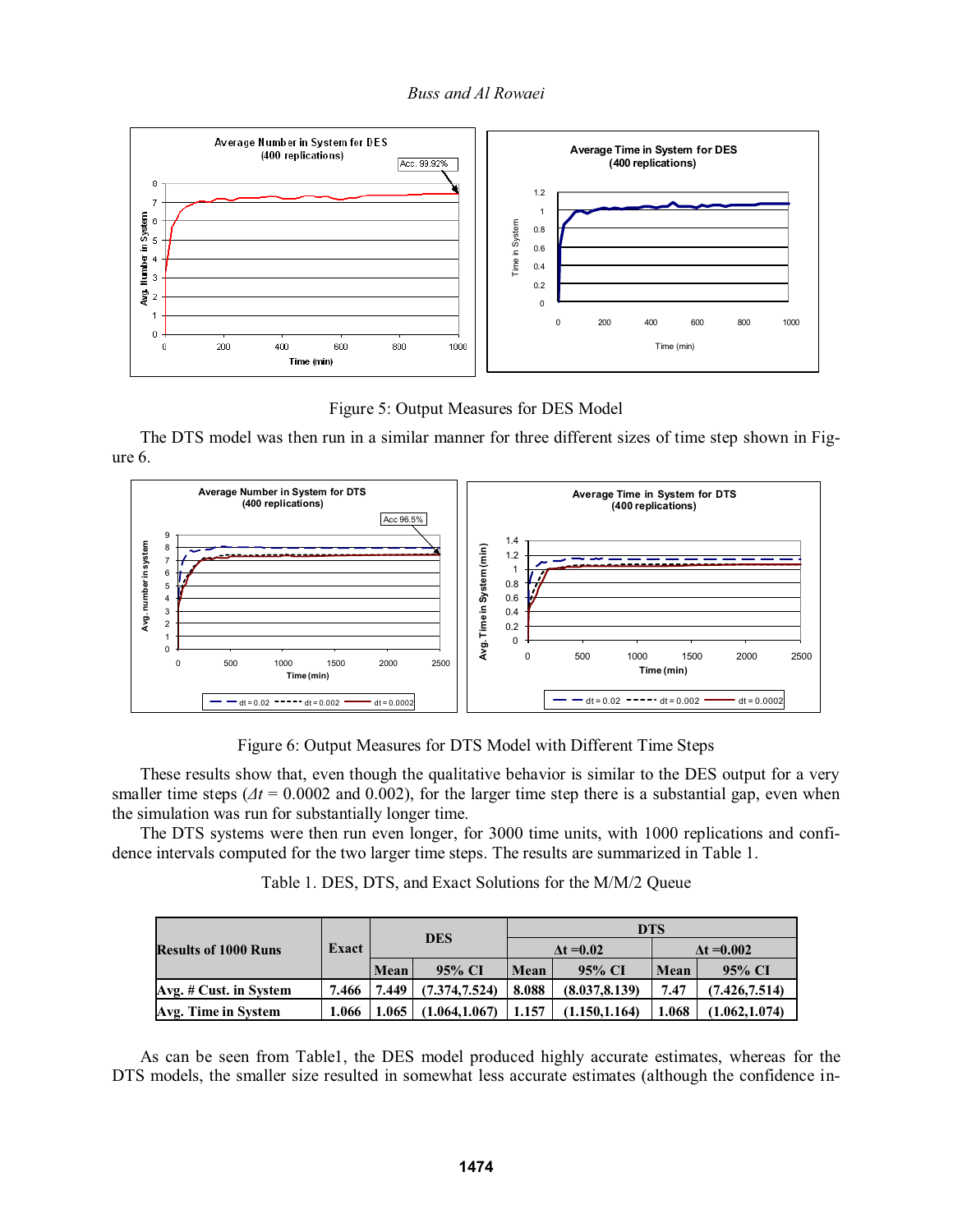tervals did include the true means), whereas the larger time step produced estimates that were substantially off, with confidence intervals that did not cover the true means.

The situation deteriorates even more as the time step is increased. Figure 7 shows the percent error for the average number in the system as the time step is increased. As expected, the error grows considerably as time step as large as 0.1 is used.



Figure 7. Percent Error as a Function of Time Step for DTS Models

A final set of experiments was run varying the number of servers and the traffic intensity. For these, the service time was fixed at  $\mu = 4$ , with the number of servers *k* varied between 3 and 5 and traffic intensities running from 0.1 to 0.95. The results are shown in Table 2.

|             |          | <b>DES</b> |       | <b>DTS</b>        |       |                       |      |                    |       |                     |                 |  |
|-------------|----------|------------|-------|-------------------|-------|-----------------------|------|--------------------|-------|---------------------|-----------------|--|
|             |          |            |       | $\Delta t = 0.05$ |       | $\Delta t = 0.02$     |      | $\Delta t = 0.002$ |       | $\Delta t = 0.0002$ |                 |  |
| $\mathbf k$ | $\bf{0}$ | Err%ExeT   |       |                   |       | $Err%$ ExeT Err% ExeT |      | $Err%$ ExeT        |       | Err%                | $\mathbf{ExeT}$ |  |
| 3           | 0.1      | 0.0        | 0.166 | 67.7              | 0.015 | 6.0                   | 0.35 | 0.3                | 2.85  | 0.3                 | 3.5             |  |
|             | 0.3      | 0.4        | 0.51  | 43.8              | 0.02  | 1.2                   | 0.4  | 0.3                | 4.55  | 0.5                 | 5.77            |  |
|             | 0.5      | 0.1        | 0.81  | 22.8              | 0.03  | 0.1                   | 0.6  | 0.2                | 5.15  | 0.1                 | 8.54            |  |
|             | 0.7      | 0.2        | 1.19  | 5.3               | 0.033 | 4.0                   | 0.7  | 0.6                | 6.67  | 0.3                 | 13.6            |  |
|             | 0.9      | 0.9        | 1.51  | 14.0              | 0.04  | 1.4                   | 0.8  | 3.7                | 7.72  | 1.6                 | 18.75           |  |
|             | 0.95     | 0.5        | 1.58  | 19.2              | 0.05  | 3.7                   | 1.2  | 8.2                | 9.22  | 3.2                 | 24.5            |  |
| 5           | 0.1      | 0.0        | 0.28  | 97.4              | 0.025 | 5.4                   | 0.38 | 0.6                | 3.24  | 0.2                 | 4.8             |  |
|             | 0.3      | 0.4        | 0.83  | 96.2              | 0.03  | 3.2                   | 0.53 | 0.1                | 5.7   | 0.5                 | 8.88            |  |
|             | 0.5      | 0.0        | 1.42  | 55.4              | 0.042 | 2.0                   | 0.71 | 0.0                | 8.61  | 0.1                 | 14.65           |  |
|             | 0.7      | 0.1        | 1.97  | 22.5              | 0.053 | 1.1                   | 0.93 | 1.4                | 11.9  | 1.6                 | 19.43           |  |
|             | 0.9      | 0.1        | 2.58  | 3.8               | 0.06  | 11.9                  | 1.12 | 8.1                | 13.5  | 0.7                 | 26.1            |  |
|             | 0.95     | 0.7        | 2.66  | 10.3              | 0.085 | 7.0                   | 1.2  | 6.8                | 14.94 | 2.0                 | 38.36           |  |

Table 2. Percent Error with Different Values of k and  $\rho$  ("ExeT" = execution time)

These results confirm the previous ones that with very small time steps relatively accurate results can be obtained, but with larger ones results can be substantially off. This disparity tends to increase with increased traffic intensity.

The execution times are also shown in Table 2. With the rapidly changing environment for computing, any such performance measures must be taken with a grain of salt as absolute measures. However, since all simulations were executed on the same computer, the relative performance gives useful informa-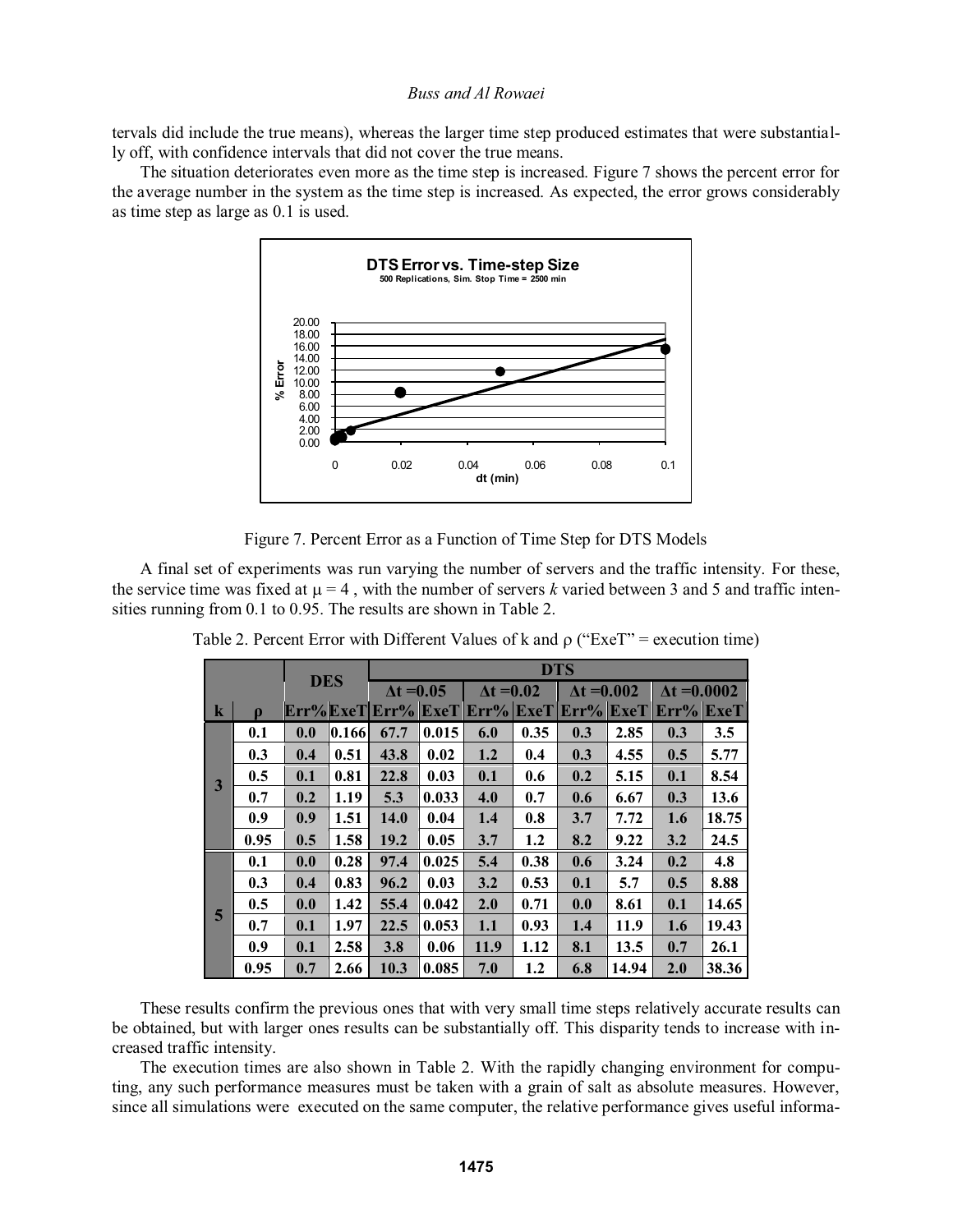tion. In particular, Table 2 shows that for large time steps, the DTS model executes quite rapidly, much faster than the DES model. However, the errors in the output estimates for these time steps certainly outweigh any performance benefits. Conversely, even though the smallest time step gives relatively accurate results comparable to the DES model, there is a substantial performance penalty more than an order of magnitude in some cases.

#### **5 CONCLUSIONS AND FUTURE WORK**

This paper has shown that the time step approach in simulation models is analogous to the Euler method for the numerical solution to differential equations. It has further demonstrated that, at least for some simple queueing models, many of the same problems demonstrated by the Euler method for differential equations arise for simulation models as well. The choice of time step can have a substantial impact on the results of the simulation as well as on the execution time. Briefly, with relatively large time steps, the incorrect answer is obtained very rapidly, whereas for the small time steps required to obtain accurate results, there is a corresponding substantial performance penalty.

Perhaps more serious is the fact that the modeler may be completely unaware of the fact that the size of the time step is impacting the measures obtained from the simulation model. Whether aware or not, since the time step magnitude can affect the results, there is always some uncertainty as to whether it in fact is influencing the results. The examples in this paper were chosen because there were analytic results available to verify the accuracy of the simulations. In general, simulation models are used precisely in situations for which there are no analytic results known. In such circumstances, the use of naïve time step is not advised. Based on the few examples presented here, as well as more models analyzed in follow-up work, the next-event time advance used by DES models appears to be uniformly superior to the standard time-step approach commonly used.

As mentioned previously, this research is not intended to address optimal solutions of differential equations or other numerical methods. In those situations there are many well-known approaches that are superior to the Euler method. Nor is this work attempting to find ideal or optimal values of time step intervals. Rather, the conclusion is that in simulation modeling applications (including most agent-based applications) the use of next-event time advance provides a more reliable and accurate methodology than the use of time-step as it is typically employed.

This has implications for agent-based models, which are almost universally implemented in a timestep manner. The time advance method for such models is almost never questioned. Yet the results shown here suggest that there should be some concern about the efficacy of any results obtained using time step models. The "large" time steps in the previous section were certainly not "large" in any absolute sense, and not even relative to the parameters of the model. Yet the disparity between the known analytic solutions and the errors in the estimates produced in those runs ought to give any modeler pause.

All of the results of this research (the models presented here as well as those studied in other related work) suggest that whenever there is a choice between using a discrete event simulation (DES) and a time-step approach to building a model, that the former should be chosen. In situations for which there may not be an existing standard DES approach, the modeler should also be aware that DES has considerable flexibility and modeling power, especially when used with a compelling modeling methodology such as Event Graphs (e.g. Allore and Schruben 2000; Buss and Sanchez 2005).

This work is continuing by examining more complex models still within the queueing realm (for example, adding balking, reneging, and time-varying parameters) as well as in military combat models as well as models of behavior and social interactions. The area of agent-based modeling is a rich one that is gaining much attention. Although there have been some attempts to incorporate DES concepts in agentbased models, there has not been a full-fledged DES world-view incorporated into an agent-based approach. All agent-based implementations of which we are aware and explicitly or implicitly time-stepped in their world view. Specifically, the logic is generally to advance the clock by a time interval, then update the state of every agent. A DES world view would model each agent as staying in whichever state it was in, and only changing when some event occurred. For example, an agent that was moving towards a